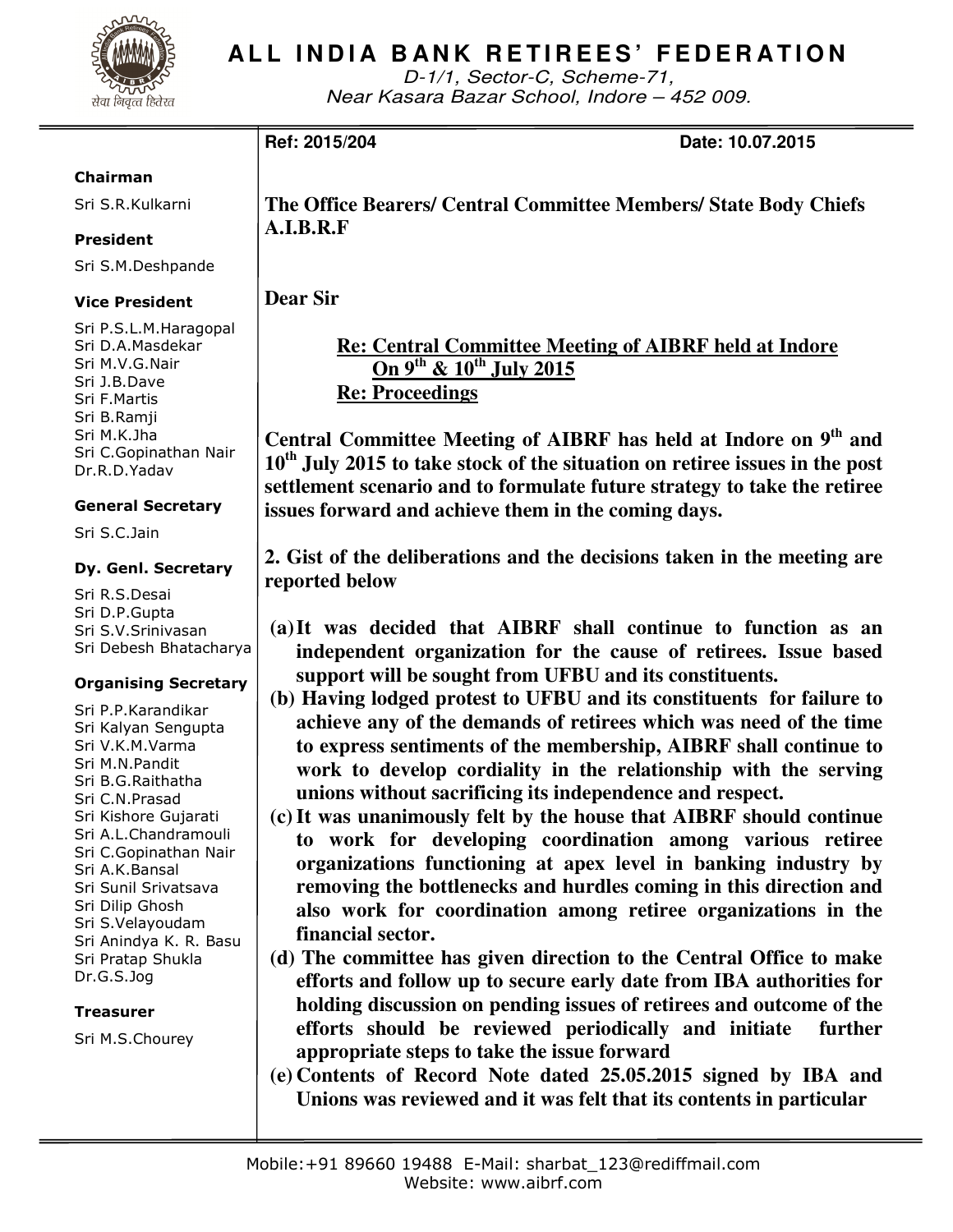

# **ALL INDIA BANK RETIREES' FEDERATION**

D-1/1, Sector-C, Scheme-71, Near Kasara Bazar School, Indore – 452 009.

#### Chairman

Sri S.R.Kulkarni

#### President

Sri S.M.Deshpande

### Vice President

Sri P.S.L.M.Haragopal Sri D.A.Masdekar Sri M.V.G.Nair Sri J.B.Dave Sri F.Martis Sri B.Ramji Sri M.K.Jha Sri C.Gopinathan Nair Dr.R.D.Yadav

#### General Secretary

Sri S.C.Jain

#### Dy. Genl. Secretary

Sri R.S.Desai Sri D.P.Gupta Sri S.V.Srinivasan Sri Debesh Bhatacharya

#### Organising Secretary

Sri P.P.Karandikar Sri Kalyan Sengupta Sri V.K.M.Varma Sri M.N.Pandit Sri B.G.Raithatha Sri C.N.Prasad Sri Kishore Gujarati Sri A.L.Chandramouli Sri C.Gopinathan Nair Sri A.K.Bansal Sri Sunil Srivatsava Sri Dilip Ghosh Sri S.Velayoudam Sri Anindya K. R. Basu Sri Pratap Shukla Dr.G.S.Jog

#### Treasurer

Sri M.S.Chourey

**preamble part " No Contractual obligation towards retirees" was prejudicial to the long term interest of retirees. It was decided that AIBRF would continue to initiate appropriate action including legal recourse to ensure its deletion.** 

- **(f) The house did comprehensive review of all pending demands of retirees and in particular updation of pension for the past retirees. In view of IBA stand on this issue as indicated in the Record Note and overall negative environment on this point prevailing in financial sector it was decided to obtain opinion from some leading advocate of Supreme Court on service matters and thereafter decide future course of action to achieve this important demand. The house was of the view that social security and legal position on it as expressed in various judgments of the apex court has also to be taken into consideration by the authorities.**
- **(g)The house further decided to continue to raise other pending issues of retirees like one more pension option to left over retirees, increase in ex-gratia payment to pre-1986 retirees , encashment of leave to all compulsory retirees etc at appropriate level and pursue them for solution.**
- **(h)The house also decided to continue to organize organizational programs at different centers to press our demands. The immediate plan finalized in this regard is as under**

**(i)To organize demonstration and Dharna at Ahmadabad, Bhopal, Lucknow, Patna, Bhuneshwar, Mumbai & Patiala before head office / main office of the bank of the area and handover the memorandum to the Chief of the office with the request to forward it to IBA with favorable remarks. This program will be launched at other centers too in the coming days. These programs will be organized by state bodies of the area.** 

**(ii)To continue to send letters addressed to the Banking Secretary as being done at present with the request to IBA to call AIBRF for discussion. Till now more than 10000 letters have been sent under the program so far. In next one month the affiliates have been requested to send another 10000 such letters to the Banking Secretary.** 

**(iii) The delegation of AIBRF will continue to meet Central Ministers, Members of Parliament Leaders of Opposition in particular during next monsoon session of Parliament to press retiree issues.**